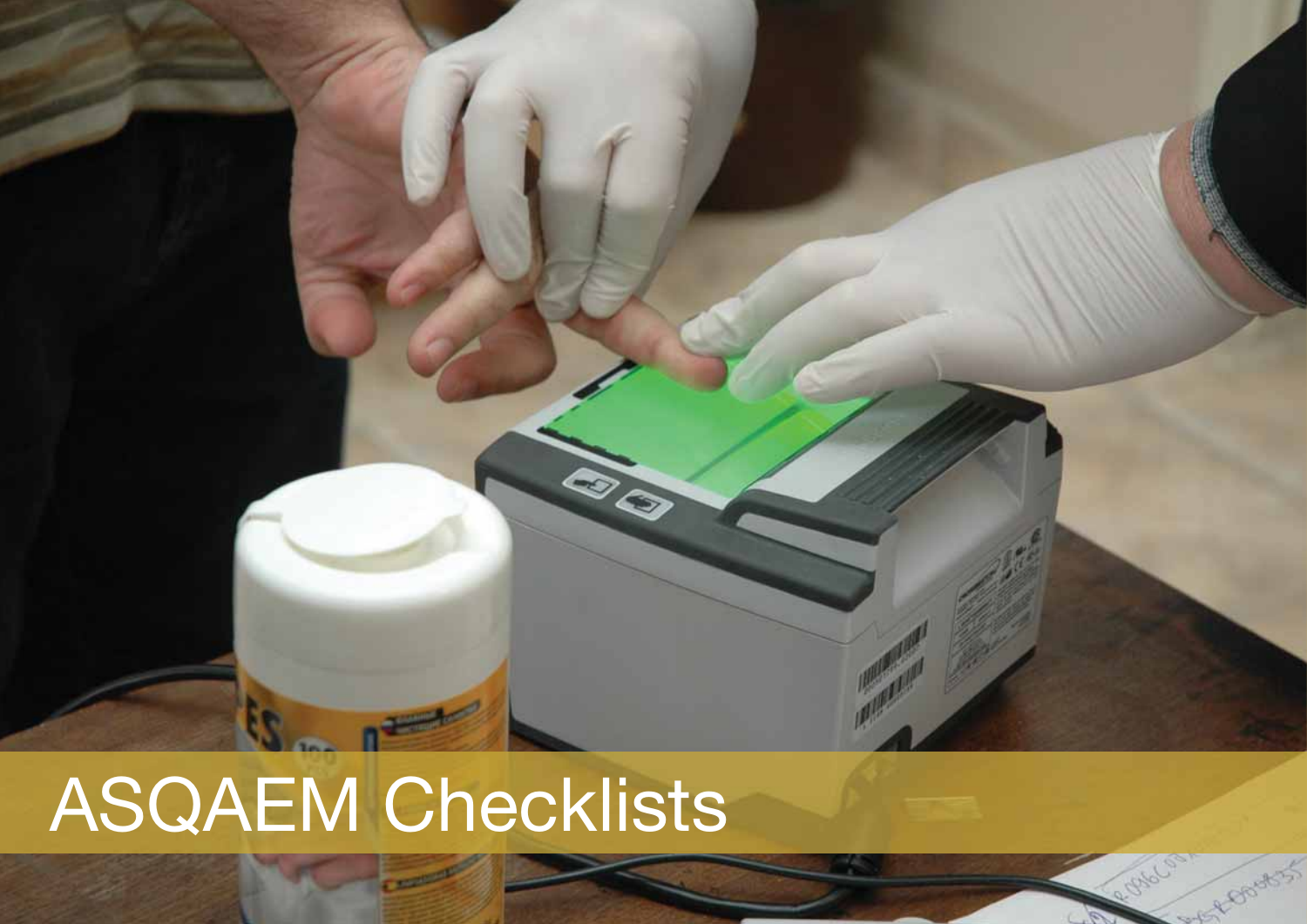



UNHCR Project Co-financed by the EUROPEAN UNION

Asylum Systems Quality Assurance and Evaluation Mechanism Project in the Central and Eastern Europe sub-region

Checklists compiled by Michael Andrew Ross ASQAEM Regional Coordinator

Vancouver, British Columbia, Canada February 2010

PHOTO: UNHCR / IVAN GRIGOROV

### ASQAEM Checklists

ASQAEM Analytical Flow Chart

280

C

281

284

287

288

289

290

291

292

293

294

First-Instance Interview Evaluation Checklist

First-Instance Decision Evaluation Checklist

Refugee Status Determination File Preparation Checklist

Protection Claim Interview Checklist

Refugee Status Determination Written Decisions Checklist

Country of Origin Information Checklist

Judges' Checklist

Quality Assessment Checklist

Standards of Probability and Assessment of Risk Chart

Interpreters' Evaluation Checklist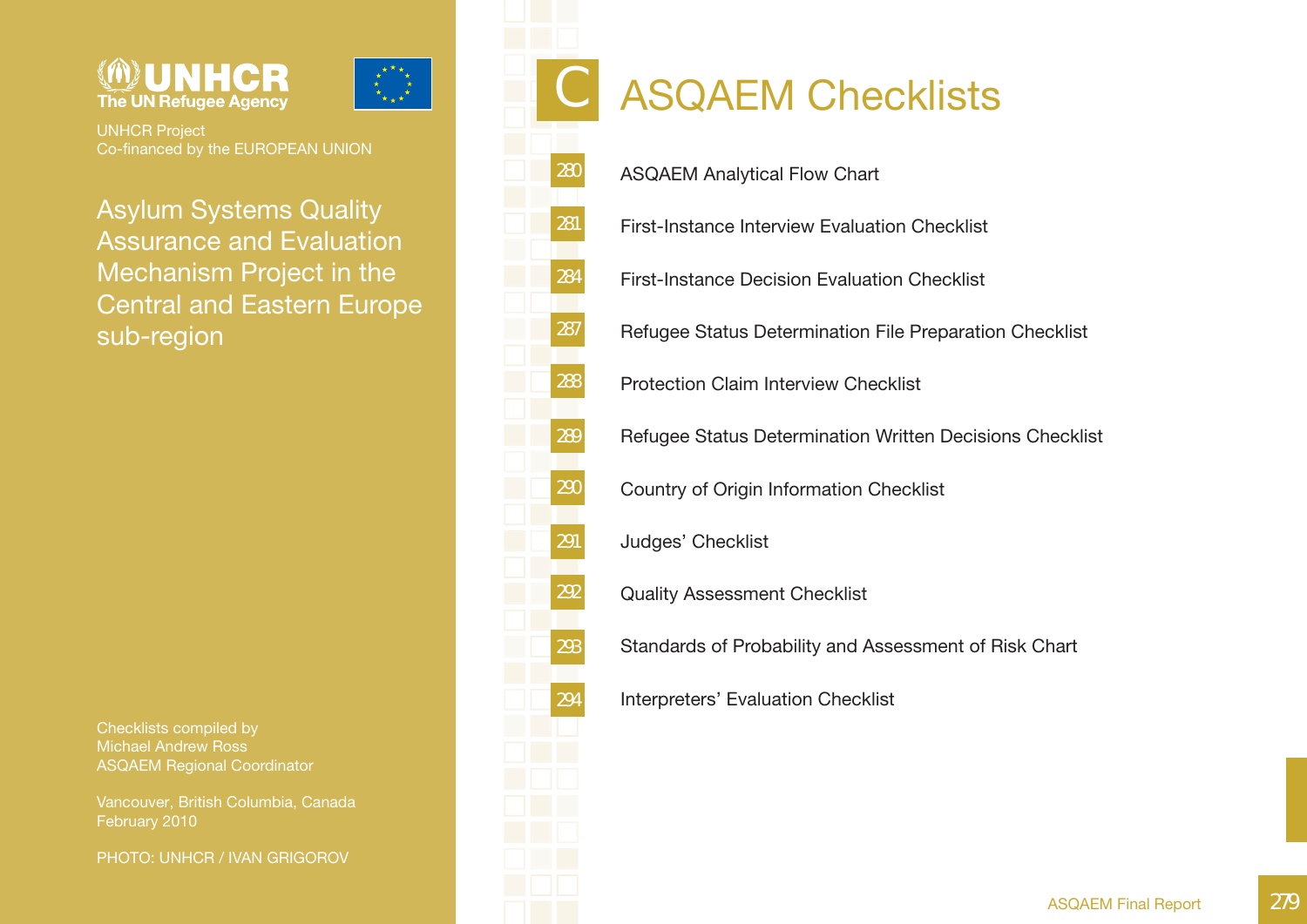# ASQAEM ANALYTICAL FLOW CHART

 $\overline{\mathbf{V}}$ 

#### THE PRE-INTERVIEW STAGE

Initial Data TakenMedical Screening Access to UNHCRAccess to Legal Assistance Access to File Adequate Time to Prepare Dublin Procedure

#### $\overline{\mathbf{V}}$

THE INTERVIEWPreparation by Adjudicator Setting the Boundaries Setting the Atmosphere Quality of Interpretation Relevancy & Thoroughness of Questions Confronting Contradictions (Including Country of Origin Information) Role of Counsel Recording the Interview

#### $\mathbf \cdot$

WRITTEN REASONSLead InAllegations **Identity** Determination Analysis of CR Status Analysis of Subsidiary Protection Analysis of any Other Protection Conclusion

QUALITY ASSESSMENT UNITS AND REFERRAL TO COURT

 $\overline{\mathbf{V}}$ 

业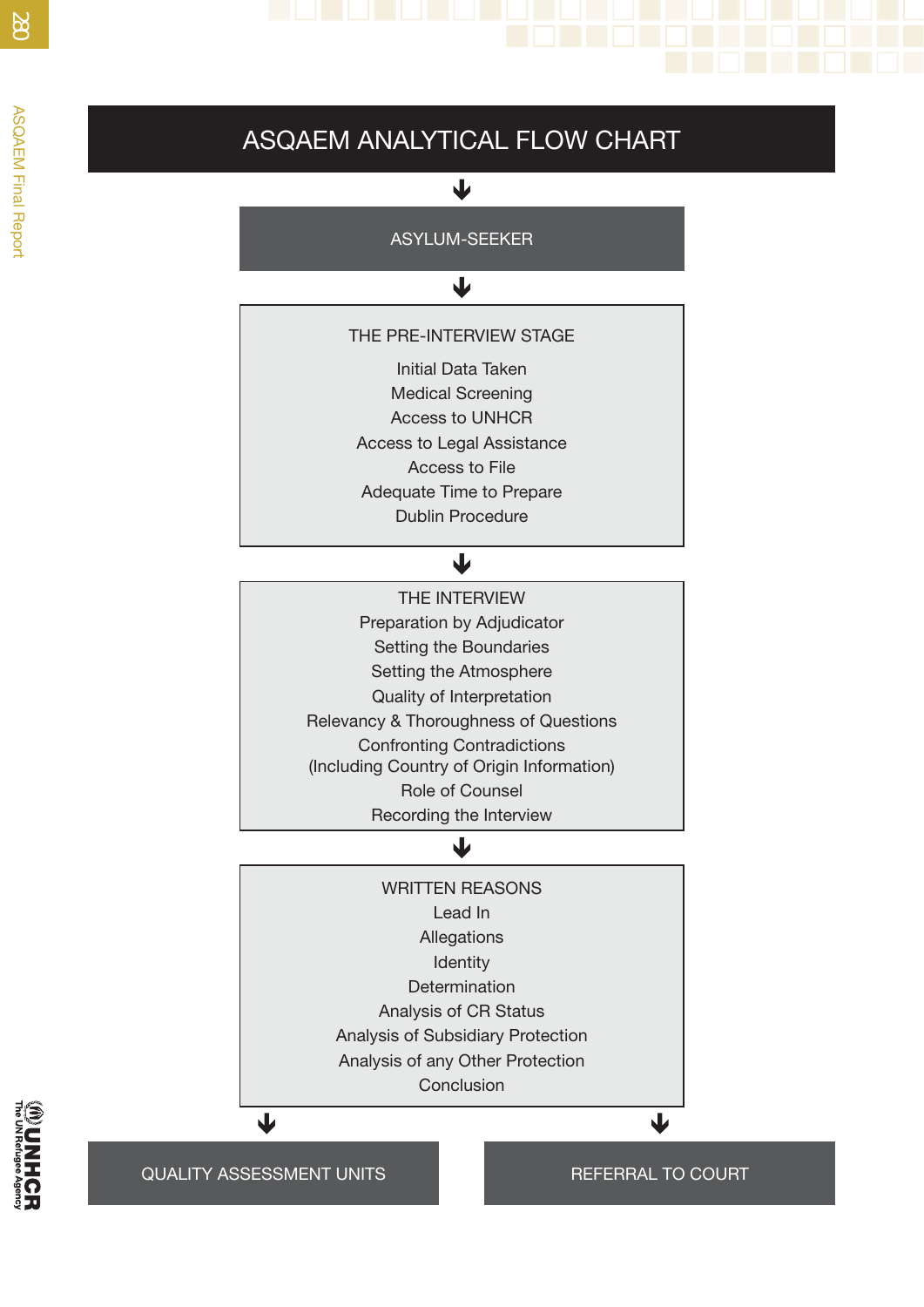#### REFUGEE STATUS DETERMINATION WRITTEN DECISION CHECKLIST



Although it might seem obvious, the purpose of reasons is to disclose how you arrived at your decision. They should be short and to the point. Your reasons should tell a story to the reader. He or she should be put in your place: Here is the story you were told, here is what you decided as to whether the asylum-seeker is in need of protection, and here are your reasons for arriving at that conclusion.

Many decisions suffer from being wordy, repetitive, and unnecessarily referring to aspects of the claim that are not important to the decision. Avoid unnecessarily quoting statues — they can be footnoted — as they disrupt the flow. Long decisions are easier to write than short ones and that is because making your reasons crisp requires careful consideration of the issues.

Obviously, reasons should be long enough to capture the salient points which means that some reasons will, of necessity, be longer than others.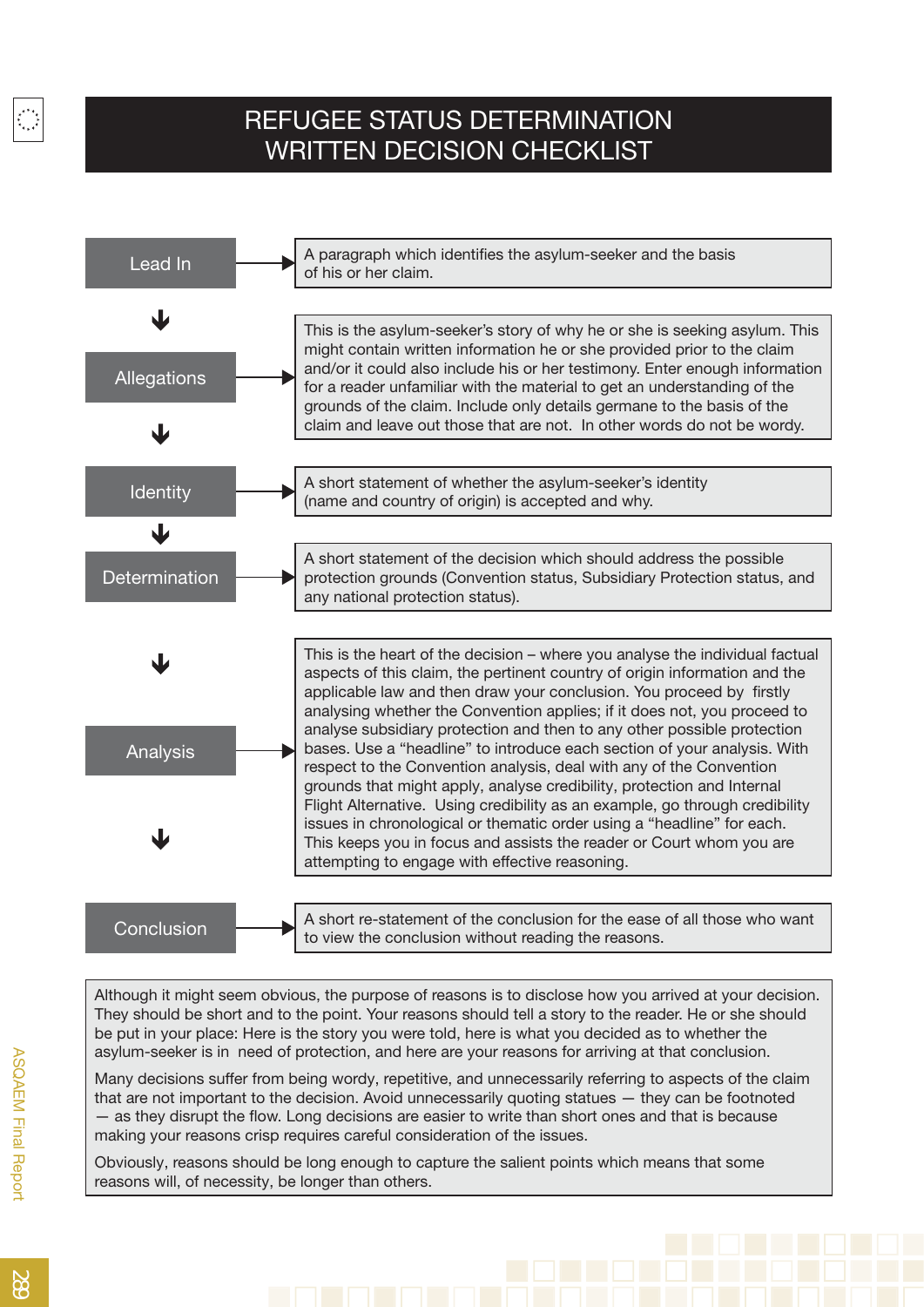| INTERVIEWER:               | <b>LEGAL ASSISTANT PRESENT:</b>   |
|----------------------------|-----------------------------------|
| WORK UNIT:                 | PREVIOUS EVIDENCE SUPPLIED:       |
| <b>UNHCR ASSESSOR:</b>     | <b>INTERPRETER PRESENT:</b>       |
| <b>INTERVIEW DATE:</b>     | <b>GENDER OF INTERVIEWER:</b>     |
| START TIME (ACTUAL):       | <b>GENDER OF INTERPRETER:</b>     |
| <b>END TIME:</b>           | <b>GENDER OF CLAIMANT:</b>        |
| ASYLUM AUTHORITY FILE REF: | <b>GENDER OF LEGAL ASSISTANT:</b> |
| NATIONALITY OF CLAIMANT:   | INTERVIEW RECORDED/TAPED:         |
| <b>LANGUAGE SPOKEN:</b>    | <b>FEEDBACK PROVIDED:</b>         |

|                | <b>CRITERIA TO BE ASSESSED</b>                                                                                                                                      | <b>ASSESSMENT</b> |  |     | <b>COMMENTS</b> |
|----------------|---------------------------------------------------------------------------------------------------------------------------------------------------------------------|-------------------|--|-----|-----------------|
|                |                                                                                                                                                                     | YES NO            |  | N/A |                 |
|                | PREPARING FOR/OPENING THE INTERVIEW                                                                                                                                 |                   |  |     |                 |
| $\mathbf{1}$   | Was all the introductory information, including all<br>relevant instructions, covered by the interviewer?                                                           |                   |  |     |                 |
|                | Was it apparent that the interviewer had<br>conducted relevant research for the interview by<br>consulting:                                                         |                   |  |     |                 |
| $\overline{2}$ | i) Evidence submitted by the claimant prior to<br>the interview such as statements made at entry<br>point or initial screening or supporting documents<br>provided? |                   |  |     |                 |
|                | ii) Country of origin information evidence?                                                                                                                         |                   |  |     |                 |
| 3              | Were additional relevant documents asked for?                                                                                                                       |                   |  |     |                 |
|                | ESTABLISHING THE BASIS OF THE CLAIM                                                                                                                                 |                   |  |     |                 |
| 4              | Were all the key elements of the basis of claim<br>(who, what, why, when and where) clearly<br>established?                                                         |                   |  |     |                 |
| 5              | Was the presence or absence of harm/persecution<br>feared by the claimant on return identified?                                                                     |                   |  |     |                 |
| 6              | Was the claimant's Convention reason(s)/lack of<br>Convention reason(s) examined?                                                                                   |                   |  |     |                 |
|                | i) Where applicable, did the interviewer establish<br>whether or not the claimant sought protection in<br>his or her home country?                                  |                   |  |     |                 |
| $\overline{7}$ | ii) Where applicable, did the interviewer establish<br>whether or not internal relocation was relevant and<br>reasonable?                                           |                   |  |     |                 |
|                | iii) Where applicable, did the interviewer put<br>relevant country of origin information on<br>sufficiency of protection or internal relocation to<br>the claimant? |                   |  |     |                 |
| 8              | Were European Convention on Human Rights<br>issues fully explored?                                                                                                  |                   |  |     |                 |
|                | THE TYPE OF QUESTIONNING                                                                                                                                            |                   |  |     |                 |
| 9              | Did the interviewer use 'open' questions to allow<br>the claimant to bring his or her story to light?                                                               |                   |  |     |                 |
| 10             | Did the interviewer use 'closed' questions to allow<br>the claimant to give details of the basis of the<br>claim?                                                   |                   |  |     |                 |
| 11             | Were all questions asked appropriate and<br>relevant?                                                                                                               |                   |  |     |                 |

 $\begin{array}{c} \ast \ast \ast \\ \ast \ast \ast \\ \ast \ast \ast \ast \end{array}$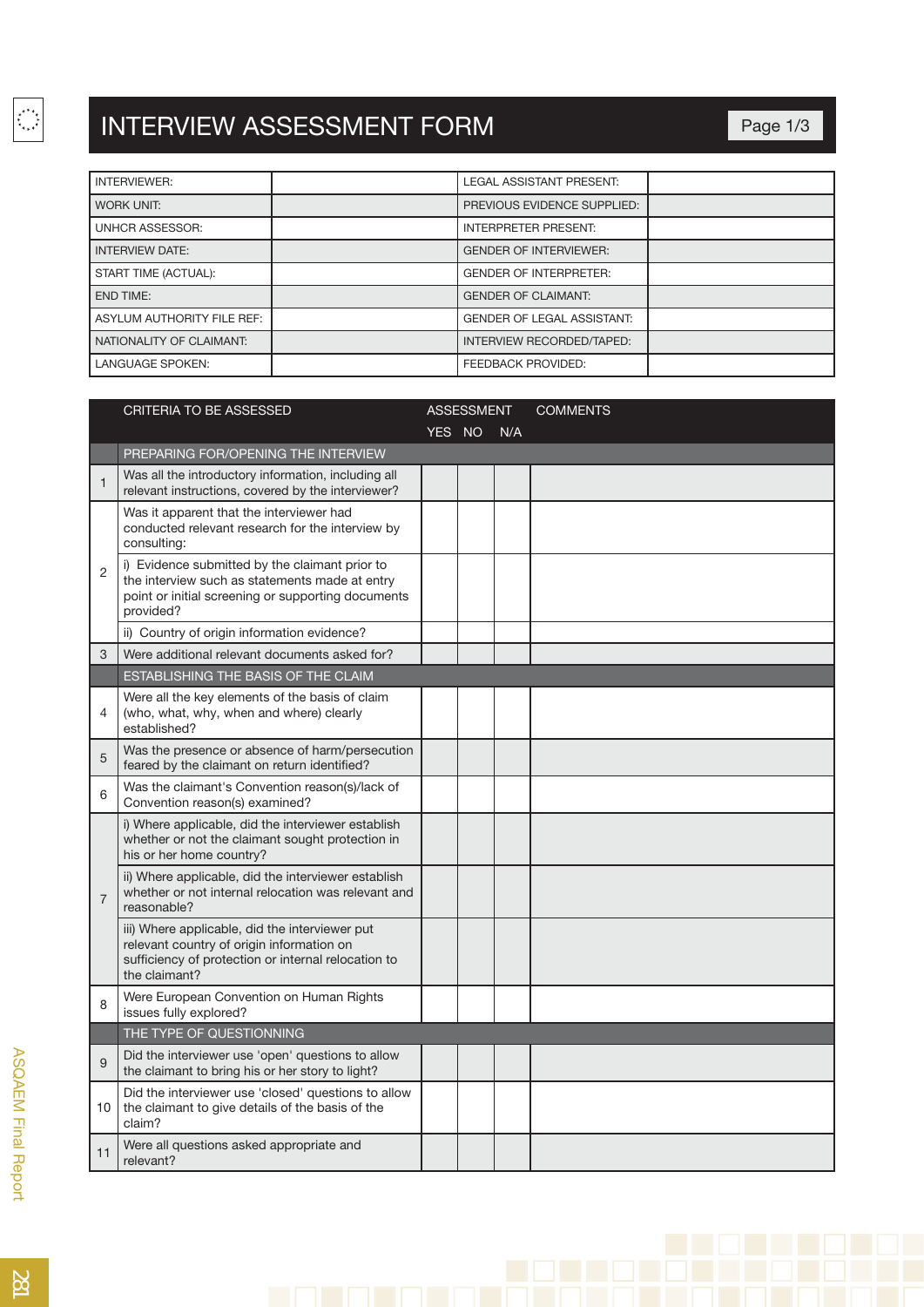|    | <b>INTERVIEW ASSESSMENT FORM</b>                                                                                                                                                                                                         |                   |                 | Page 2/3 |
|----|------------------------------------------------------------------------------------------------------------------------------------------------------------------------------------------------------------------------------------------|-------------------|-----------------|----------|
|    |                                                                                                                                                                                                                                          |                   |                 |          |
|    | CRITERIA TO BE ASSESSED                                                                                                                                                                                                                  | <b>ASSESSMENT</b> | <b>COMMENTS</b> |          |
|    |                                                                                                                                                                                                                                          | YES NO N/A        |                 |          |
|    | FOCUSSING THE INTERVIEW                                                                                                                                                                                                                  |                   |                 |          |
| 12 | Were all issues relevant to the facts of the claim<br>investigated fully?                                                                                                                                                                |                   |                 |          |
| 13 | Did the interview focus on the material facts of the<br>claim?                                                                                                                                                                           |                   |                 |          |
| 14 | Did the interview follow a logical structure?                                                                                                                                                                                            |                   |                 |          |
|    | THE TONE OF THE INTERVIEW                                                                                                                                                                                                                |                   |                 |          |
| 15 | Was the tone of the interviewer appropriate (having<br>regard to the circumstances of the claimant as well<br>as the need to establish the full facts of the claim)?                                                                     |                   |                 |          |
|    | <b>CONTROLLING THE INTERPRETER</b>                                                                                                                                                                                                       |                   |                 |          |
| 16 | Did the interviewer maintain control of the<br>interpreter's conduct in the interview?                                                                                                                                                   |                   |                 |          |
| 17 | Where there is reason to believe that either not all<br>of what the claimant has said is being interpreted<br>or the interpreter is adding to the claimant's<br>account, did the interviewer seek clarification from<br>the interpreter? |                   |                 |          |
| 18 | Where the standard of the target language<br>of the interpreter is poor, was this addressed<br>by the interviewer?                                                                                                                       |                   |                 |          |
|    | <b>EXAMINING INCONSISTENCIES</b>                                                                                                                                                                                                         |                   |                 |          |
| 19 | Was the claimant asked to explain all significant<br>inconsistencies between the asylum interview and<br>other information provided by the claimant?                                                                                     |                   |                 |          |
| 20 | Was the claimant asked to explain all significant<br>inconsistencies between the information provided<br>by him/her and relevant objective country of origin<br>information?                                                             |                   |                 |          |
|    | THE INTERVIEW RECORD                                                                                                                                                                                                                     |                   |                 |          |
| 21 | Does the interview record accurately reflect the<br>interviewer's questions and the answers given?                                                                                                                                       |                   |                 |          |
| 22 | If the interview is not taped, is the interview record<br>legible?                                                                                                                                                                       |                   |                 |          |
|    | <b>OTHER</b>                                                                                                                                                                                                                             |                   |                 |          |
| 23 | As a result of any relevant issues that arose during<br>the interview, was the claimant asked if he or she<br>had further evidence to submit in support of his or<br>her claim?                                                          |                   |                 |          |
| 24 | Where appropriate, were breaks offered?                                                                                                                                                                                                  |                   |                 |          |
| 25 | If any difficulties arose during the course of the<br>interview (e.g. disruptive children/apparent mental<br>illness/apparent severe trauma etc), did the<br>interviewer handle the situation appropriately?                             |                   |                 |          |

**WUNHCR**<br>**WUNHCR**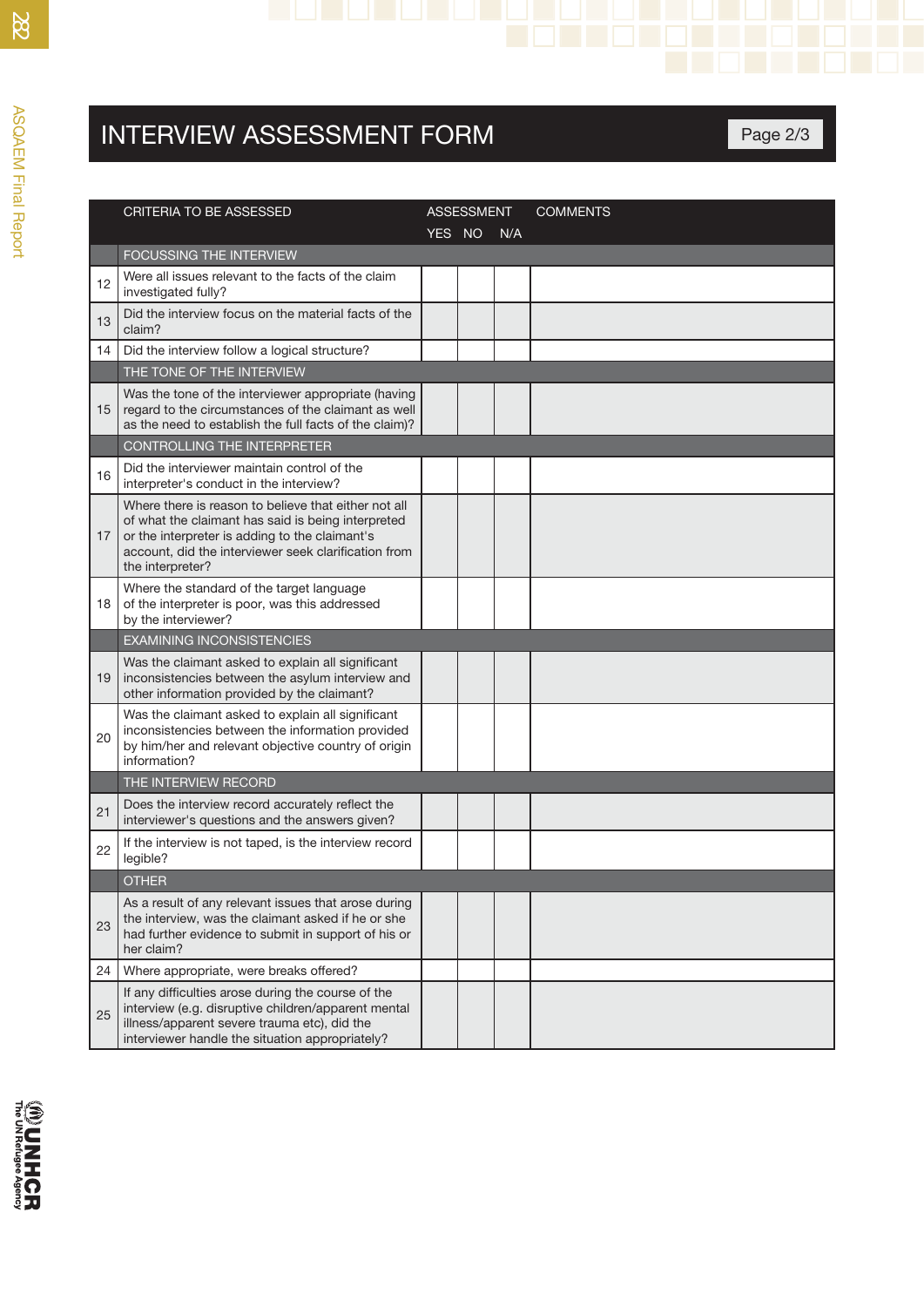|    | <b>CRITERIA TO BE ASSESSED</b>                                                                                                                                                            |        | <b>ASSESSMENT</b> |     | <b>COMMENTS</b> |
|----|-------------------------------------------------------------------------------------------------------------------------------------------------------------------------------------------|--------|-------------------|-----|-----------------|
|    |                                                                                                                                                                                           | YES NO |                   | N/A |                 |
|    | APPLICATION OF THE EU PROCEDURES DIRECTIVE                                                                                                                                                |        |                   |     |                 |
| 26 | i) Was the claimant informed about his or her<br>rights and obligations in a language he or she is<br>reasonably supposed to understand<br>(Article 10 (1) (a))?                          |        |                   |     |                 |
|    | ii) Did the claimant receive the service of an<br>interpreter (Article 10 (1) (b))?                                                                                                       |        |                   |     |                 |
|    | i) Did the personal interview take place under<br>conditions which ensure appropriate confidentiality<br>(Article 13 (2))?                                                                |        |                   |     |                 |
| 27 | ii) Was the interviewer sufficiently competent<br>to take account of all personal or general<br>circumstances of the application (Article 13 (3) (a))?                                    |        |                   |     |                 |
|    | iii) Was the intepreter able to ensure appropriate<br>communication between the claimant and<br>interviewer (Article 13 (3) (b))?                                                         |        |                   |     |                 |
| 28 | Does the record contain at least the essential<br>information regarding the application as defined in<br>Article 4(2) of the EU Qualification Directive<br>(Article 14 (1))?              |        |                   |     |                 |
| 29 | If the national law permits a claimant to bring<br>a legal adviser/counsellor to the interview, was<br>the representative allowed to be present at the<br>interview (Article 16 (4))?     |        |                   |     |                 |
| 30 | i) If the claimant was an unaccompanied minor,<br>was his or her representative allowed to be<br>present, and to ask questions or make comments<br>at the interview (Article 17 (1) (b))? |        |                   |     |                 |
|    | ii) Did the interviewer have the necessary<br>knowledge of the special needs of minors<br>(Article 17 (4) (a))?                                                                           |        |                   |     |                 |

#### **Instructions:**

With respect to the questions concerning the EU Asylum Procedures Directive, please note whether the Legislation has provided for higher or lower standards than those outlined in the Directive. Further, in the comment section please note whether their are any legal or procedural problems implementing the Directive.

**Comments/Learning points arising from the interview:**

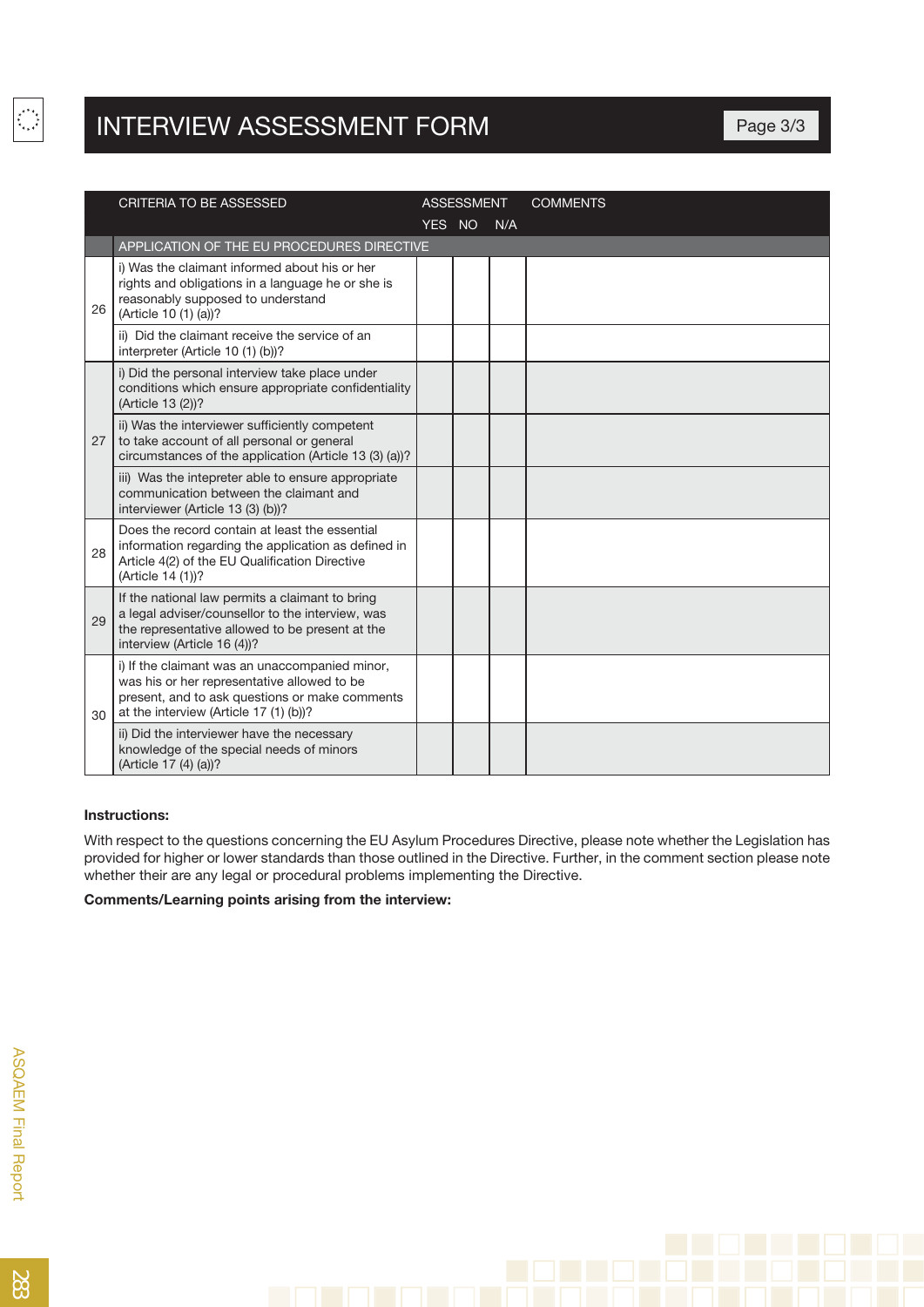| <b>DECISION ASSESSMENT FORM</b> |                          | Page 1/3 |
|---------------------------------|--------------------------|----------|
| ADJUDICATOR:                    | NATIONALITY OF CLAIMANT: |          |
| ASYLUM AUTHORITY FILE REF:      | <b>UNHCR ASSESSOR:</b>   |          |
| NATURE OF DECISION:             | FEEDBACK PROVIDED ON:    |          |

|                | <b>CRITERIA TO BE ASSESSED</b>                                                                                                                                      |        | <b>ASSESSMENT</b> |     | <b>COMMENTS</b> |
|----------------|---------------------------------------------------------------------------------------------------------------------------------------------------------------------|--------|-------------------|-----|-----------------|
|                |                                                                                                                                                                     | YES NO |                   | N/A |                 |
|                | <b>INTRODUCTORY INFORMATION</b>                                                                                                                                     |        |                   |     |                 |
| $\mathbf{1}$   | Does the Decision state the correct name, date of birth,<br>nationality and Asylum Authority reference number?                                                      |        |                   |     |                 |
| $\overline{2}$ | Does the Decision accurately state the basis upon<br>which the claim is made?                                                                                       |        |                   |     |                 |
|                | THE APPLICANT'S ALLEGATIONS                                                                                                                                         |        |                   |     |                 |
|                | Does the Decision set out the key details of the<br>Applicant's allegations:                                                                                        |        |                   |     |                 |
|                | Who?                                                                                                                                                                |        |                   |     |                 |
| 3              | What?                                                                                                                                                               |        |                   |     |                 |
|                | Why?                                                                                                                                                                |        |                   |     |                 |
|                | When?                                                                                                                                                               |        |                   |     |                 |
|                | Where?                                                                                                                                                              |        |                   |     |                 |
| $\overline{4}$ | Does the Decision correctly identify the persecution or<br>harm claimed by the applicant?                                                                           |        |                   |     |                 |
|                | <b>CREDIBILITY ANALYSIS</b>                                                                                                                                         |        |                   |     |                 |
| 5              | Does the Decision give due consideration to all material<br>facts of the claim?                                                                                     |        |                   |     |                 |
|                | Does the Decision state clearly and with reasons what<br>aspects of the claim are:                                                                                  |        |                   |     |                 |
| 6              | Accepted and why?                                                                                                                                                   |        |                   |     |                 |
|                | Rejected and why?                                                                                                                                                   |        |                   |     |                 |
|                | Uncertain and why?                                                                                                                                                  |        |                   |     |                 |
| $\overline{7}$ | Where applicable, did the Adjudicator explain why he<br>did not accept the explanations of the applicant for<br>inconsistencies and contradictions in the evidence? |        |                   |     |                 |
| 8              | Does the Decision state clearly and with reasons the<br>relevance of (or weight attached to) evidence in the<br>Adjudicator's findings?                             |        |                   |     |                 |
| 9              | Have the correct standard and burden of proof been<br>applied?                                                                                                      |        |                   |     |                 |
| 10             | Where applicable, was the benefit of the doubt given to<br>the Applicant?                                                                                           |        |                   |     |                 |
|                | <b>LEGAL ANALSIS</b>                                                                                                                                                |        |                   |     |                 |
| 11             | Where applicable, is the legal analysis of exclusion or<br>cessation correct?                                                                                       |        |                   |     |                 |
| 12             | Does the Decision identify the correct Convention<br>reason(s) or the absence of a Convention reason?                                                               |        |                   |     |                 |
| 13             | Is the Decision forward looking? Does it correctly<br>identify any persecution or harm feared on return?                                                            |        |                   |     |                 |
| 14             | Does the Decision provide an accurate analysis of<br>effective state protection?                                                                                    |        |                   |     |                 |
| 15             | Has the test for internal flight alternative been properly<br>applied?                                                                                              |        |                   |     |                 |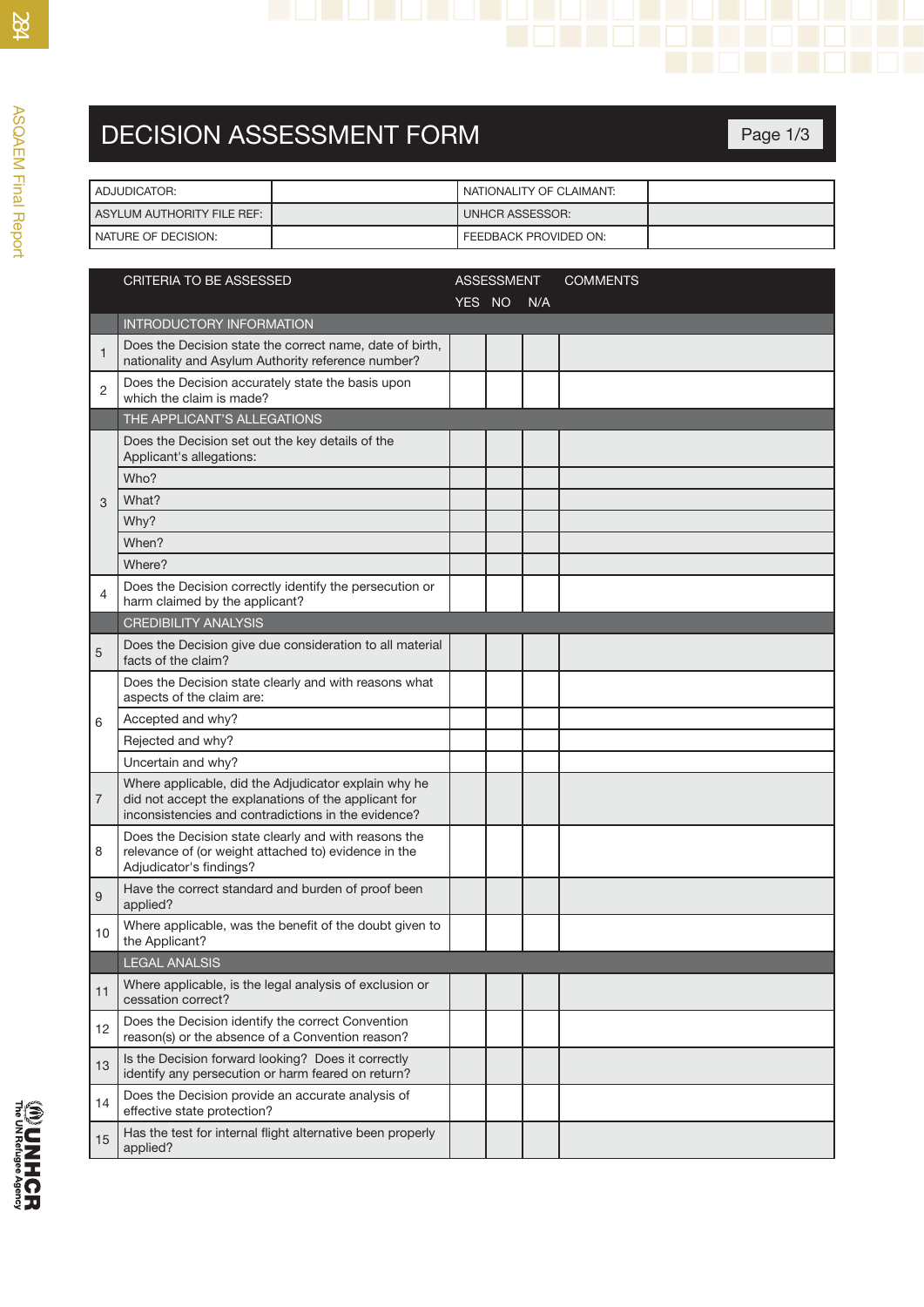iii) Was a personal interview omitted, because the authority considers the application unfounded and the circumstances in Article 23 (4) (a), (c), (g), (h) and (j)

iv) Was a personal interview omitted because it was not reasonably practicable, particularly where the claimant was unfit or unable to be interviewed (Article 12 (3))?

apply (Article 12 (2) (c))?

|    | <b>CRITERIA TO BE ASSESSED</b>                                                                                                                                                                                                                              |        | <b>ASSESSMENT</b> |     | <b>COMMENTS</b> |
|----|-------------------------------------------------------------------------------------------------------------------------------------------------------------------------------------------------------------------------------------------------------------|--------|-------------------|-----|-----------------|
|    |                                                                                                                                                                                                                                                             | YES NO |                   | N/A |                 |
|    | <b>TEMPLATES</b>                                                                                                                                                                                                                                            |        |                   |     |                 |
| 16 | Are the standard paragraphs used by the adjudicator<br>appropriate to the claim (or if no standard paragraphs<br>used was that appropriate)?                                                                                                                |        |                   |     |                 |
| 17 | Have the standard paragraphs used been tailored<br>appropriately to fit the case?                                                                                                                                                                           |        |                   |     |                 |
|    | <b>COUNTRY OF ORIGIN INFORMATION</b>                                                                                                                                                                                                                        |        |                   |     |                 |
| 18 | Does the Decision identify specific sourced objective<br>country information that is relevant to the applicant's claim?                                                                                                                                     |        |                   |     |                 |
| 19 | Is the country of origin information current?                                                                                                                                                                                                               |        |                   |     |                 |
|    | <b>ECHR ANALYSIS</b>                                                                                                                                                                                                                                        |        |                   |     |                 |
|    | Has the Decision correctly identified European<br>Convention on Human Rights Articles raised:                                                                                                                                                               |        |                   |     |                 |
| 20 | Explicitly?                                                                                                                                                                                                                                                 |        |                   |     |                 |
|    | Implicitly?                                                                                                                                                                                                                                                 |        |                   |     |                 |
| 21 | Does the Decision state clearly and with reasons, in<br>respect of each relevant European Convention on Human<br>Rights Article whether or not the right in question will be<br>breached directly and/or indirectly if the applicant were to<br>be removed? |        |                   |     |                 |
|    | EU QUALIFICATION DIRECTIVE                                                                                                                                                                                                                                  |        |                   |     |                 |
| 22 | Is the Decision in compliance with the EU Qualification<br>Directive?                                                                                                                                                                                       |        |                   |     |                 |
|    | COMPLIANCE WITH THE EU PROCEDURES DIRECTIVE                                                                                                                                                                                                                 |        |                   |     |                 |
|    | i) If the asylum application was rejected, was it solely<br>on the ground that the application was not filed as<br>soon as possible (Article 8 (1))?                                                                                                        |        |                   |     |                 |
| 23 | ii) Is the decision taken individually, objectively and<br>impartially (Article 8 (2) (a))?                                                                                                                                                                 |        |                   |     |                 |
|    | iii) Does the decision contain up-to-date information<br>from various sources (Article 8 (2) (b))?                                                                                                                                                          |        |                   |     |                 |
|    | iv) Was the decision made by a decision maker who<br>has relevant knowledge on asylum and refugee law<br>(Article 8 (2) (c))?                                                                                                                               |        |                   |     |                 |
|    | i) Is the decision given in writing (Article 9 (1))?                                                                                                                                                                                                        |        |                   |     |                 |
| 24 | ii) If the application is rejected, are the reasons in fact<br>and law stated and is information provided in writing<br>on how to challenge a negative decision<br>(Article 9 (2))?                                                                         |        |                   |     |                 |
|    | i) Was a personal interview omitted because the<br>authority was able to take a positive decision on the<br>basis of evidence available (Article 12 (2) (a))?                                                                                               |        |                   |     |                 |
| 25 | ii) Was a personal interview omitted because the<br>authority already had a meeting with the claimant<br>according to Article 4 (2) of the EU Qualification<br>Directive (Article 12 (2) (b))?                                                              |        |                   |     |                 |
|    |                                                                                                                                                                                                                                                             |        |                   |     |                 |

**ASQAEM Final Report** 285 ASQAEM Final Report

 $\begin{bmatrix} \mathbf{y}^{k+1} \\ \mathbf{y}^{k+1} \\ \mathbf{y}^{k+1} \end{bmatrix}$ 

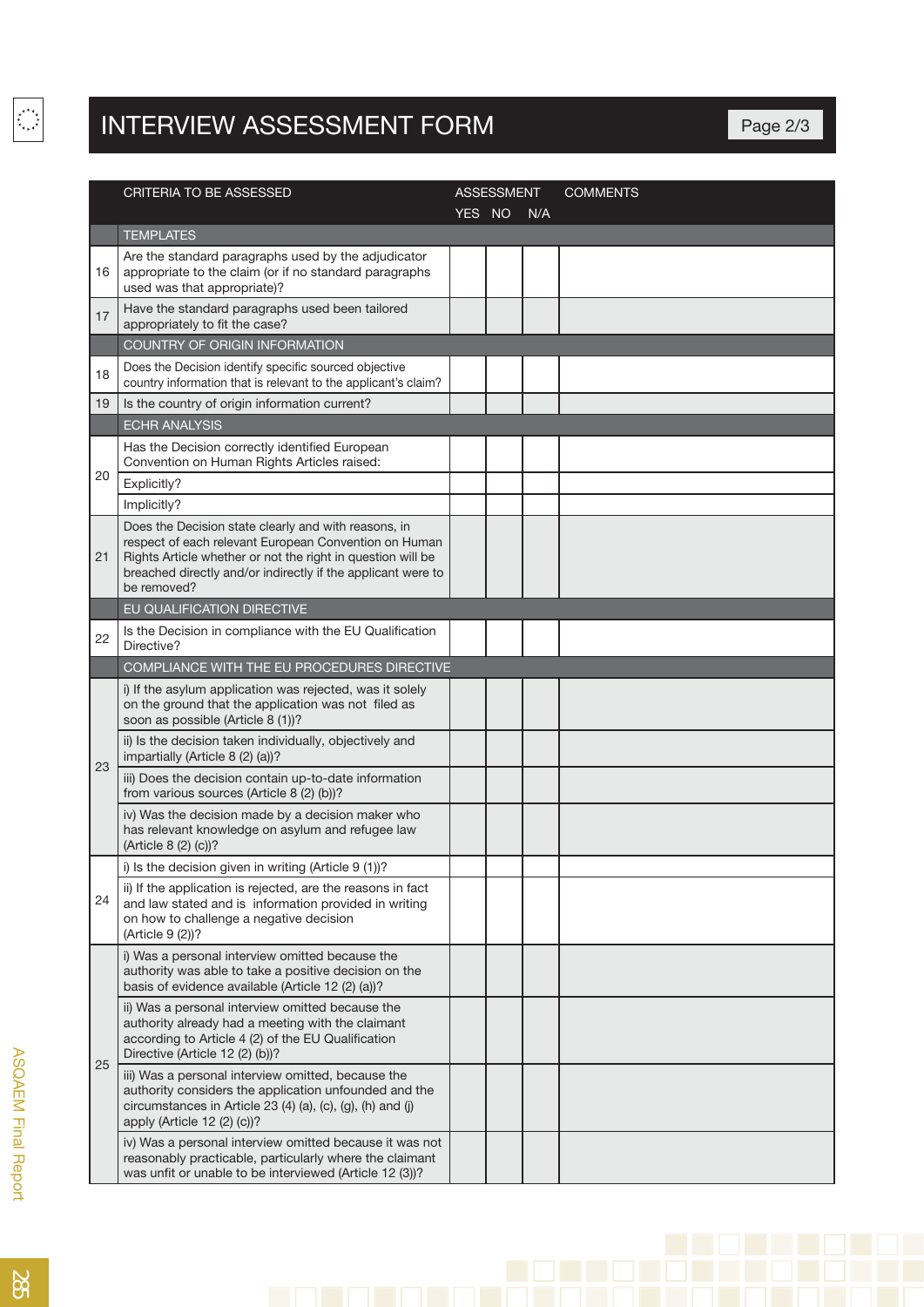|    | <b>INTERVIEW ASSESSMENT FORM</b>                                                                                                                                                                               |        |            |     |                 | Page 3/3 |
|----|----------------------------------------------------------------------------------------------------------------------------------------------------------------------------------------------------------------|--------|------------|-----|-----------------|----------|
|    |                                                                                                                                                                                                                |        |            |     |                 |          |
|    | <b>CRITERIA TO BE ASSESSED</b>                                                                                                                                                                                 | YES NO | ASSESSMENT | N/A | <b>COMMENTS</b> |          |
|    | COMPLIANCE WITH THE EU PROCEDURES DIRECTIVE                                                                                                                                                                    |        |            |     |                 |          |
| 25 | v) Did the authority, when deciding on the application,<br>take into account the fact that the claimant failed to<br>appear for the personal interview (Article 12 (6))?                                       |        |            |     |                 |          |
|    | i) Does the claimant have a right to free legal assistance<br>in the case of a negative decision (Article 15 (2))?                                                                                             |        |            |     |                 |          |
| 26 | ii) Does the claimant have a right to free legal<br>assistance as defined in Article 15 (3), (5) and (6)?                                                                                                      |        |            |     |                 |          |
| 27 | i) Did the authority refrain from appointing a<br>representative for the unaccompanied minor for one<br>of reasons stated in Article 17 (2) (a) - (c) ? If yes, for<br>which reason?                           |        |            |     |                 |          |
|    | ii) Was the decision prepared by an official who has the<br>necessary knowledge of the special needs of minors<br>(Article 17 (4) (b))?                                                                        |        |            |     |                 |          |
| 28 | In the case of an explicit or an implicit withdrawal of an<br>application did the Authority make a decision to either<br>discontinue the examination or reject the application<br>(Article 19 (1) and 20 (1))? |        |            |     |                 |          |
| 29 | In the case of an implicit withdrawal or abandonment of<br>an application, under which provision of<br>Article 20 (1) (a) - (b) was it taken?                                                                  |        |            |     |                 |          |
| 30 | Was information about the claimant collected without<br>disclosing information about him/her to the alleged<br>actor(s) of persecution (Article 22)?                                                           |        |            |     |                 |          |
| 31 | Was the examination conducted pursuant to the<br>accelerated procedure outlined in Article 23 (4)?<br>If it was, please specify on which ground<br>(Article 23 (4) (a) - (o)).                                 |        |            |     |                 |          |
| 32 | Was claim deemed inadmissible according to Article<br>25? If it was, please specify on which ground<br>(Article 25 (2) (a) - (g)).                                                                             |        |            |     |                 |          |
| 33 | Was the concept of a first country of asylum applied in<br>line with Article 26? If no, please explain why not.                                                                                                |        |            |     |                 |          |
| 34 | Was the concept of safe third country applied in line<br>with Article 27? If no, please explain why not.                                                                                                       |        |            |     |                 |          |
| 35 | Was the decision based on a nationally designated third<br>country being a safe country, as defined in Article 30?                                                                                             |        |            |     |                 |          |
| 36 | Was the concept of a safe country of origin applied<br>according to the provisions of Article 31? If yes, please<br>specify on which ground (Article 31 (1) (a) or (b)).                                       |        |            |     |                 |          |

#### **Instructions:**

With respect to the questions concerning the EU Asylum Procedures Directive, please note whether the Legislation has provided for higher or lower standards than those outline in the Directive. Further, in the comment section please note whether their are any legal or procedural problems implementing the Directive.

**Comments:**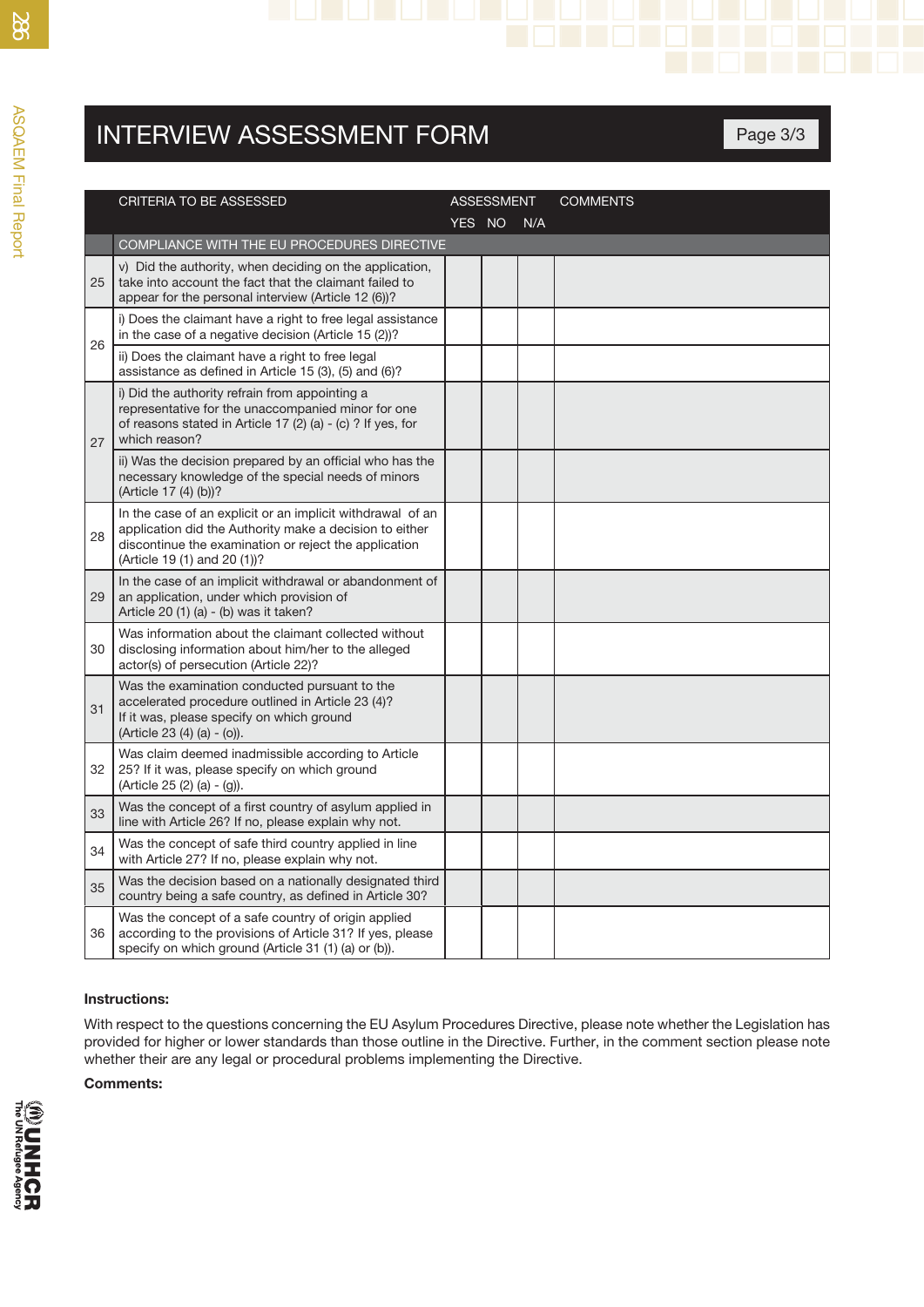#### REFUGEE STATUS DETERMINATION FILE PREPARATION CHECKLIST



 $\begin{bmatrix} \mathbf{y}^{(k+1)} \\ \mathbf{y}^{(k)} \\ \mathbf{y}^{(k)} \\ \mathbf{y}^{(k)} \end{bmatrix}$ 

287 ASQAEM Final Report 187

**ASQAEM Final Report**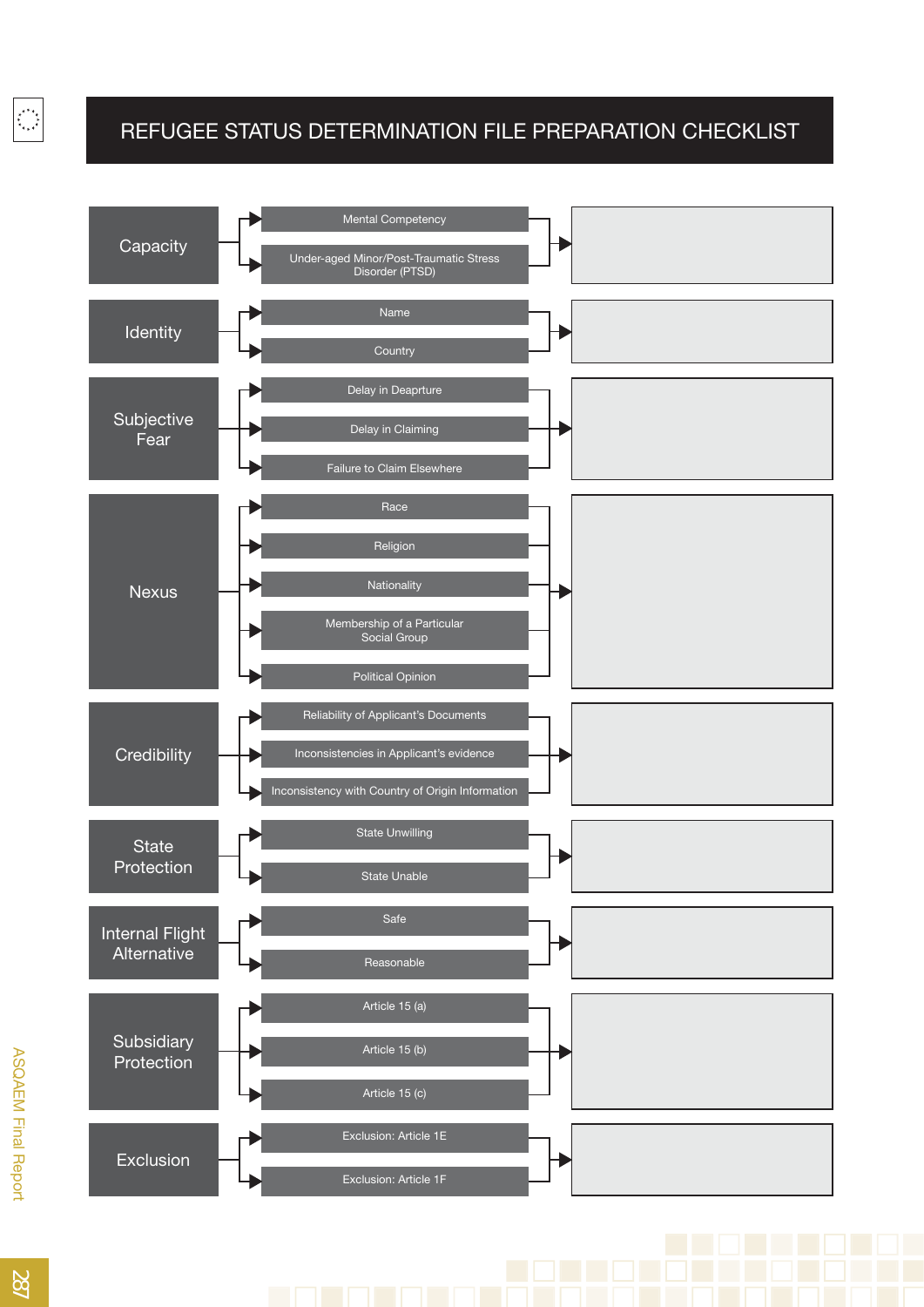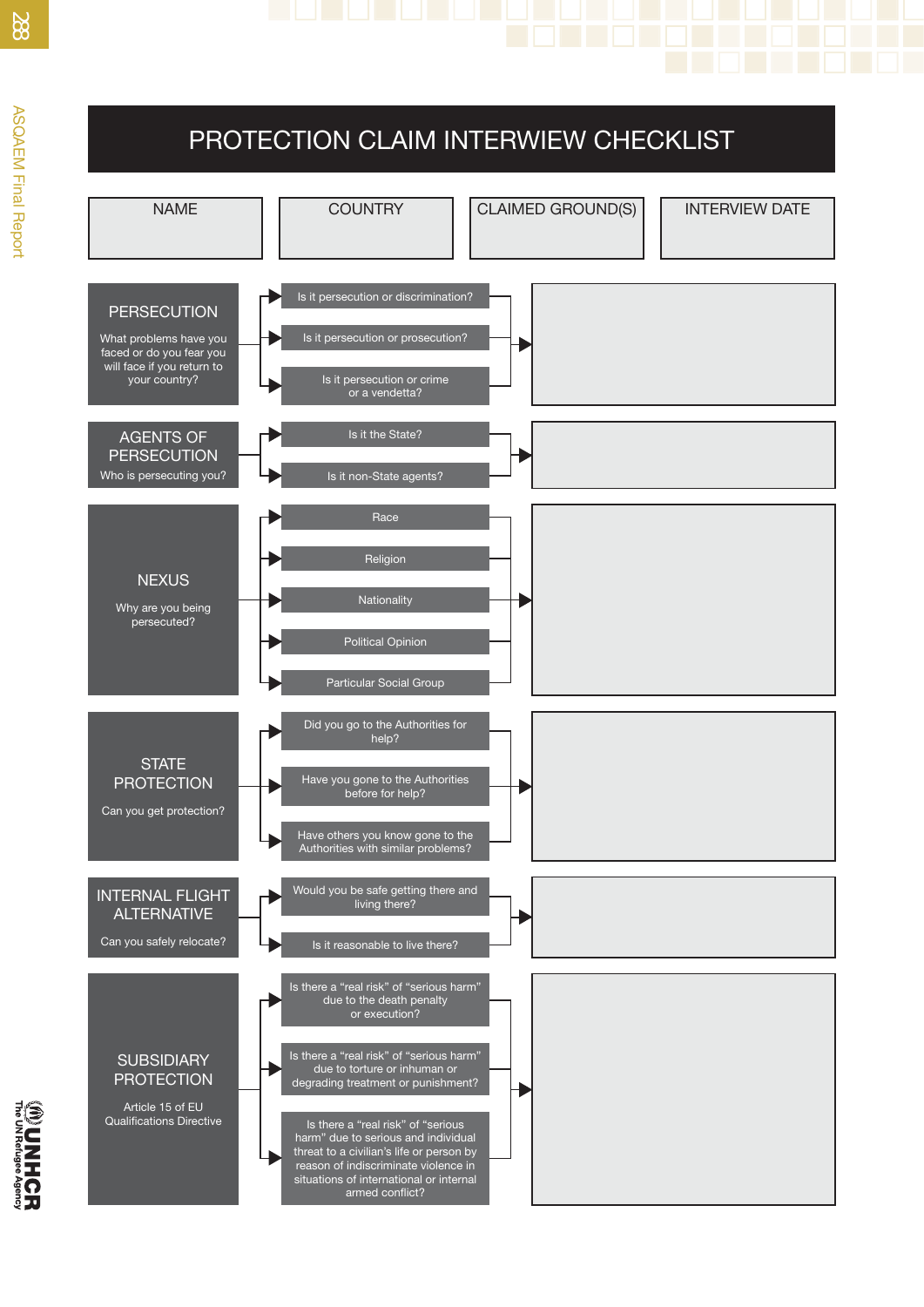# COUNTRY OF ORGIN NFORMATON JUDICIAL CHECKLIST<sup>1</sup><br>
The proport Country of Origin Informaton (COI) in the context<br>
When assessing Country of Origin Informaton (COI) in the context



of deciding asylum or asylum-related cases judges may find the following 9 questions useful:

#### RELEVANCE AND ADEQUACY OF THE INFORMATION

- 1. How relevant is the COI to the case in hand?
- 2. Does the COI source adequately cover the relevant issue(s)?
- 3. How current or temporally relevant is the COI?

#### SOURCE OF THE INFORMATION

- 4. Is the COI material satisfactorily sourced?
- 5. Is the COI based on publicly available and accessible sources?
- 6. Has the COI been prepared on an empirical basis using sound methodology?

#### NATURE / TYPE OF THE INFORMATION

- 7. Does the COI exhibit impartiality and independence?
- 8. Is the COI balanced and not overly selective?

#### PRIOR JUDICIAL SCRUTINY

9. Has there been judicial scrutiny by other national courts of the COI in question?

1 This excerpt has been kindly been provided by the IARLJ and its author, Dr. Hugo Storey. The full paper Judicial Criteria for Assessing Country of Origin Information (COI): A Checklist was presented at the Seventh Biennial IARLJ World Conference, Mexico City, 6-9 November 2006 by members of the COI-CG Working Party. The full article with supporting text may be found at: http://www.iarlj.org/conferences/mexico/images/stories/forms/WPPapers/Hugo%20 StoreyCountryofOriginInformationAndCountryGuidanceW P.pdf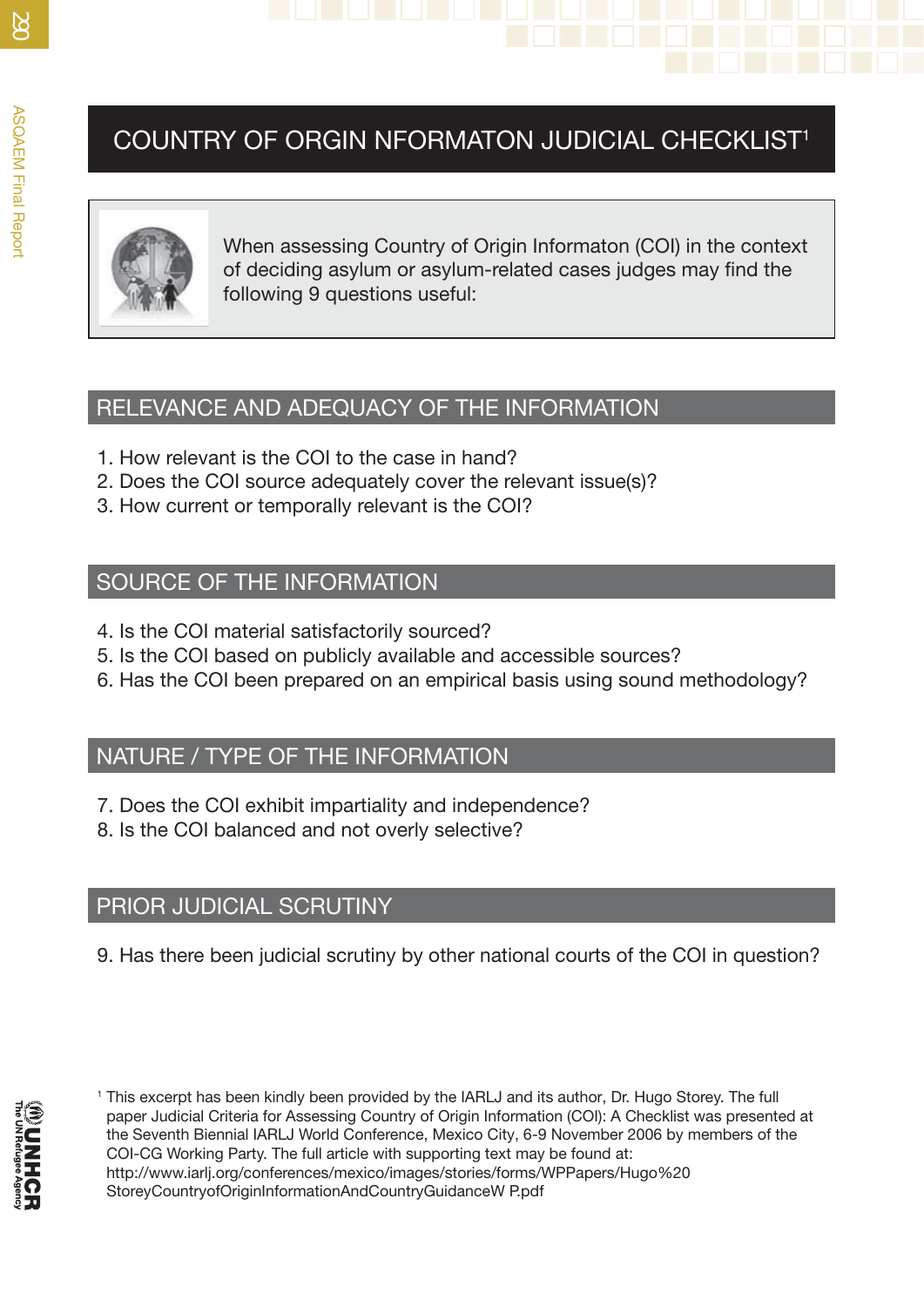#### REVIEW OF AN ADMINISTRATIVE DECISION A Judges' Checklist

| <b>CAPACITY</b>                                                             | Is the applicant competent or in need of a changed procedure?<br>UNHCR Handbook: P 207 - 219; Asylum Procedures Directive: Articles 6 (2) - (4), 10 (3), 12 (1) - (3), 17 (1).                                                                                                                                                                                                                                                                                                                                                                                                                                                                                                                                                                                                                                                                                                                                                                                                                                                                                                                                                                                                                                                                                                                                                                                                                |
|-----------------------------------------------------------------------------|-----------------------------------------------------------------------------------------------------------------------------------------------------------------------------------------------------------------------------------------------------------------------------------------------------------------------------------------------------------------------------------------------------------------------------------------------------------------------------------------------------------------------------------------------------------------------------------------------------------------------------------------------------------------------------------------------------------------------------------------------------------------------------------------------------------------------------------------------------------------------------------------------------------------------------------------------------------------------------------------------------------------------------------------------------------------------------------------------------------------------------------------------------------------------------------------------------------------------------------------------------------------------------------------------------------------------------------------------------------------------------------------------|
| <b>IDENTITY</b>                                                             | Has the decision-maker identified the applicant?<br>UNHCR Handbook: P 197; UNCHR Note on Burden and Standard of Proof in Refugee Claims (Note): P 10;<br>Asylum Procedures Directive: Articles 11, 23 (4); Qualification Directive: Article 4 (2).                                                                                                                                                                                                                                                                                                                                                                                                                                                                                                                                                                                                                                                                                                                                                                                                                                                                                                                                                                                                                                                                                                                                            |
| <b>FACTS</b>                                                                | 1. Has the burden of ascertaining the facts been shared between applicant and the decision-maker?<br>UNHCR Handbook: P 196, 203; Note: P 6; Qualification Directive: Articles 4 (1), 14 (3) (b); Asylum Procedures Directive: Articles 12 (1) - (4),<br>17 (1) (b), 34 (2) (a); 2. Have all the facts in the claim been canvassed, and where necessary, further explored?                                                                                                                                                                                                                                                                                                                                                                                                                                                                                                                                                                                                                                                                                                                                                                                                                                                                                                                                                                                                                     |
| <b>PERSECUTION</b>                                                          | Based upon the facts presented in the claim, has the decision-maker identified all possible instances of past persecution or serious harm?<br>Convention: Article 33; UNHCR Handbook: P 45. 51; Note: P 19; Qualification Directive: Articles 4 (4), 9 and 17.<br>Persuasive International Case Law: Applicant A v Minister (1997) 190 CLR 225, Judge McHugh J, par. 258; Refugee Appeal No.71427/99,<br>New Zealand Refugee Status Appeals Authority, 16 August 2000; Ward v. Canada, Ward v Canada [1993] 2 S.C.R. 689;<br>SB v Secretary of State for the Home Department Moldova CG [2008] UKIAT 00002.                                                                                                                                                                                                                                                                                                                                                                                                                                                                                                                                                                                                                                                                                                                                                                                   |
| <b>AGENTS OF</b><br><b>PERSECUTION</b>                                      | Has the decision-maker identified the Agent(s) of Persecution?<br>UNHCR Handbook: P 65; UNHCR Position Paper on Agents of Persecution (Persecution), 14 March 1995: P 3; UNHCR, Interpreting<br>Article 1 of the 1951 Convention Relating to the Status of Refugees (1 April 2001) (Interpreting): P 19; Qualification Directive: Article 6;<br>European Court of Human Rights: H.L.R. v. France, Judgment of 29 April 1997, Application no. 11/1996/630/813, P 44;<br>Committee Against Torture: Sadiq Shek Elmi v. Australia, Comm. No. 120/1998 (14 May 1999), P 65.                                                                                                                                                                                                                                                                                                                                                                                                                                                                                                                                                                                                                                                                                                                                                                                                                       |
| <b>NEXUS</b>                                                                | Has the decision-maker sufficiently analysed all possible nexii that might arise out of the facts in the claim? UNHCR Handbook:<br>P 66 - 67; Qualification Directive: Articles 9 (3), 10 (2); Persuasive: Islam v Secretary of State for the Home Department; R v Immigration<br>Appeal Tribunal ex parte Shah [1999] 2 A.C. 629; Fornah v. Secretary of State for the Home Department (2006).                                                                                                                                                                                                                                                                                                                                                                                                                                                                                                                                                                                                                                                                                                                                                                                                                                                                                                                                                                                               |
| <b>CREDIBILITY</b><br><b>ANALYSIS</b>                                       | 1. Has the decision-maker identified and applied the correct standard of proof [balance of probability / preponderance of the evidence /<br>more likely than not] including benefit of the doubt for establishing the facts of the applicant's story?<br>UNHCR Note: P 3, 11 & 12; F. H. v. Sweden, App 32621/06, P 95; Matsiukhina and A. Matsiukhin v. Sweden, Judgment of 21 June<br>2005, Application no. 31260/04, P 95; N. v. Finland, Judgment of 26 July, 2005, Application no. 38885/02, P 155.<br>2. Were contradictions, inconsistencies and omissions put to the applicant for response?<br>UNHCR Handbook: P 66, 67 & 199.<br>3. Were the contradictions inconsistencies and omissions central to the claim?<br>UNHCR Note: P 9; Qualification Directive: Article 4 (5); Asylum Procedures Directive: Article 28 (2). Persuasive: Rajaratnam v. Canada<br>(Minister of Employment and Immigration) (1991), 135 N.R. 300 (F.C.A.)<br>4. Were there any important, but "unasked", questions about the applicant's story?                                                                                                                                                                                                                                                                                                                                                           |
| <b>COUTNRY</b><br><b>OF ORIGIN</b><br><b>INFORMATION</b><br><b>ANALYSIS</b> | 1. Is the country of origin information clear, pertinent, authoritative and recent? Qualification Directive: Article 4 (3) (a); Asylum<br>Procedures Directive: Article 8; ECtHR: Salah Sheekh v. Netherlands, 13 January 2007 App 1948/04, P 136.<br>2. Was country of origin information inconsistent with applicant's story put to him for comment?<br>UNHCR Handbook: P 37, 42, 195, 204, 205; UNHCR COI Paper: February, 2004, P 23.<br>3. If the country of origin information is unclear does the decision-maker state why s/he prefers that country of origin information which<br>supports / does not support the applicant's story?                                                                                                                                                                                                                                                                                                                                                                                                                                                                                                                                                                                                                                                                                                                                                 |
| <b>STATE</b><br><b>PROTECTION</b>                                           | Did the decision-maker consider the applicant's personal circumstances when evaluating whether there would be effective protection for<br>him or her if he or she should return? UNHCR Handbook: P 98, 100; UNHCR, Interpreting: P 15; UNHCR, Note on International Protection,<br>7 July 1999: P 20; UNHCR Guidelines on International Protection: Internal Flight or Relocation Alternative within the Context of Article 1A<br>(2) of the 1951 Convention and/or 1967 Protocol relating to the Status of Refugees (UNHCR IFA Guidelines), July 2003: P 15; Qualification<br>Directive: Article 7; European Court of Human Rights: H.L.R. v. France, Judgment of 29 April 1997, Application no. 11/1996/630/813.<br>Persuasive: Ward v. Canada, Ward v Canada [1993] 2 S.C.R. 689; Horvath v Secretary of State for the Home Department [9][2001] 1 AC<br>489, Lord Hope of Craighead at 497-498; Islam v Secretary of State for the Home Department; R v Immigration Appeal Tribunal ex parte<br>Shah [1999] 2 A.C. 629.                                                                                                                                                                                                                                                                                                                                                                   |
| <b>INTERNAL</b><br><b>FLIGHT</b><br>ALTERNATIVE                             | 1. Did the decision-maker identify an area in the home country where the applicant might be safe? UNHCR Handbook: P 91; Qualification<br>Directive: Article 8 (1).<br>2. Did the decision-maker consider the applicant's personal circumstances when evaluating whether he or she would be safe in the internal<br>flight alternative? Qualification Directive: Articles 4 (3), 8 (2); Asylum Procedures Directive: Article 8 (2) (a); AG v. Ward, Supreme Court of<br>Canada, 30 June 1993 2 S, C.R. 689.<br>3. Did the decision-maker consider the applicant's personal circumstances when evaluating whether it would be reasonable for him or her<br>to relocate to the internal flight alternative? Qualification Directive: Articles 4 (3), 8 (2), Asylum Procedures Directive: Article 8 (2) (a).<br>See also: UNHCR IFA Guidelines: P 2, 4, 6, 9 - 30, 34, 35; ExCom conclusion no. No. 87 (L) - 1999; Executive Committee of the High<br>Commissioner's Programme, Note on International Protection, A/AC.96/914, 7 July 1999: P 17; Interpreting: P 37; European Court<br>of Human Rights: Salah Sheekh v. The Netherlands, Judgment of 13 January 2007, Application no. 1948/04, Par. 141. Persuasive:<br>Thirunavukkarasu v. Canada (Minister of Employment and Immigration), Canada: Federal Court, 10 November 1993; Appellant S395/2002<br>v MIMA (2003) 78 ALJR 180 78 ALD 8. |
| <b>REFUGEE TEST</b>                                                         | Did the decision-maker correctly apply the refugee test – a "reasonable chance" of persecution upon return?<br>UNHCR Handbook: P 42; Interpreting: P 10; Note: P 16, 17.<br>Persuasive: United States Supreme Court: I.N.S. v. Cardoza-Fonseca, (1987) 467 U.S. 407 (USSC): "reasonable possibility";<br>United Kingdom House of Lords: R. v. S.S.H.D., ex parte Sivakumaran, (1988) 1 All E.R. 193 (U.K. HL): "reasonable degree of likelihood";<br>Canadian Federal Court of Appeal: Adjei v. M.E.I., (1989) 57 D.L.R. 4th 153 (Can. FCA): "serious possibility", "good grounds",<br>"reasonable chance" and "reasonable possibility"; High Court of Australia: (1989) 63 ALR 561 (Australia HC): "real chance".                                                                                                                                                                                                                                                                                                                                                                                                                                                                                                                                                                                                                                                                            |
| <b>SUBSIDIARY</b><br><b>PROTECTION</b>                                      | Did the decision-maker correctly analyse any "real risks" that an applicant might face "serious harm" upon return as those factors are<br>set out in Articles 2 and 15 of the Asylum Qualifications Directive? See: International Covenant on Civil and Political Rights: P 7; CAT: P<br>3; European Convention on Human Rights: P 3; Charter of Fundamental Rights of the European Union: P 4; European Court of Justice:<br>Judgment of the Court of Justice in Case C-465/07, Meki Elgafaji and Noor Elgafaji v. Staatssecretaris van Justitie, 17 February 2009;<br>Persuasive: QD & AH v. SS for Home Department, June UK Ct of Appeal, 24 June, 2009 EWCA Civ 620; UKAIT: GS, July 23, 2009.                                                                                                                                                                                                                                                                                                                                                                                                                                                                                                                                                                                                                                                                                            |
| <b>APPLICATION</b><br>OF THE LAW                                            | Did the decision-maker correctly apply the laws as set out in national legislation, EU Directives, Geneva Convention & Protocol and<br>national and international court case law, particularly European Court of Justice & European Court of Human Rights?                                                                                                                                                                                                                                                                                                                                                                                                                                                                                                                                                                                                                                                                                                                                                                                                                                                                                                                                                                                                                                                                                                                                    |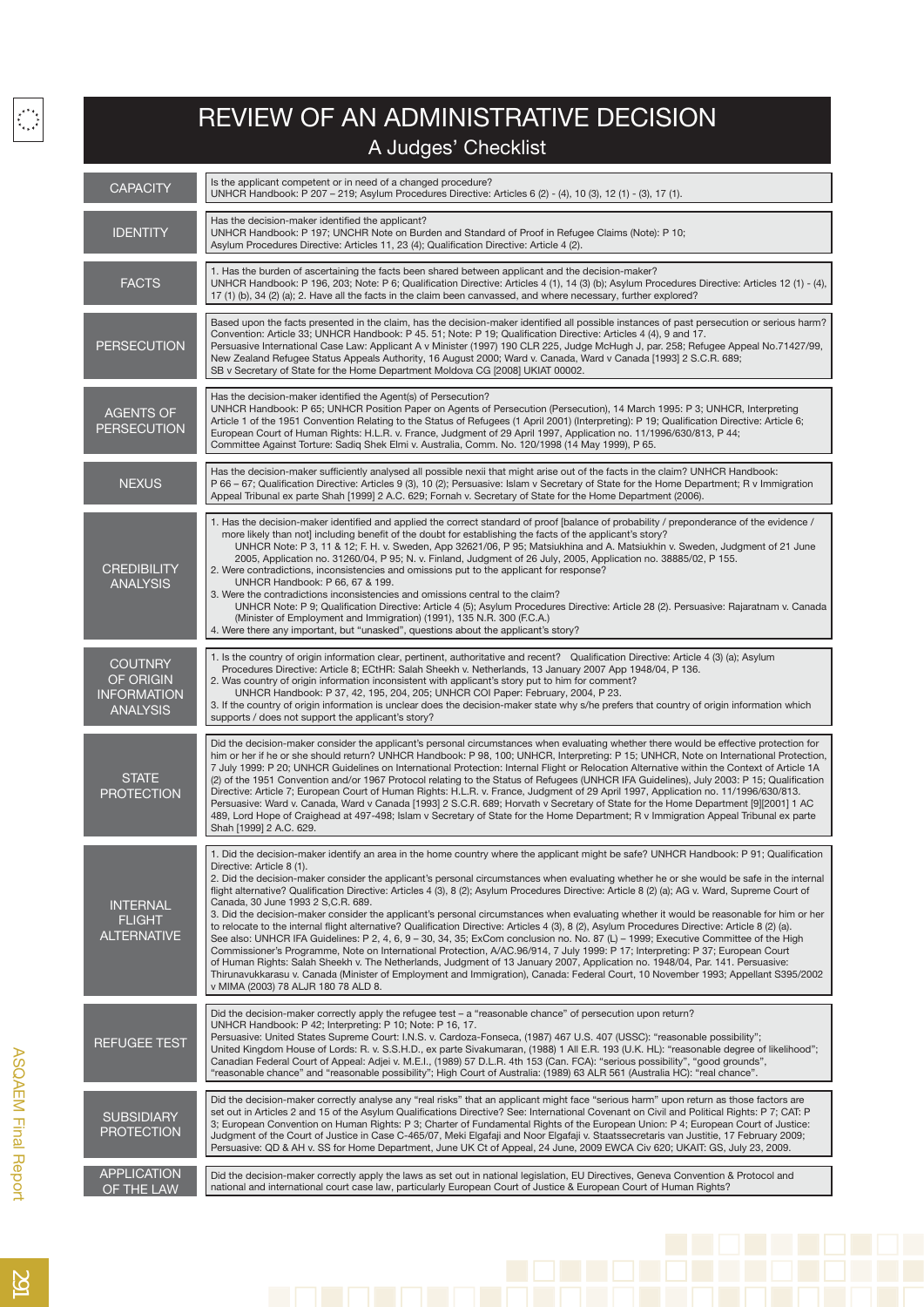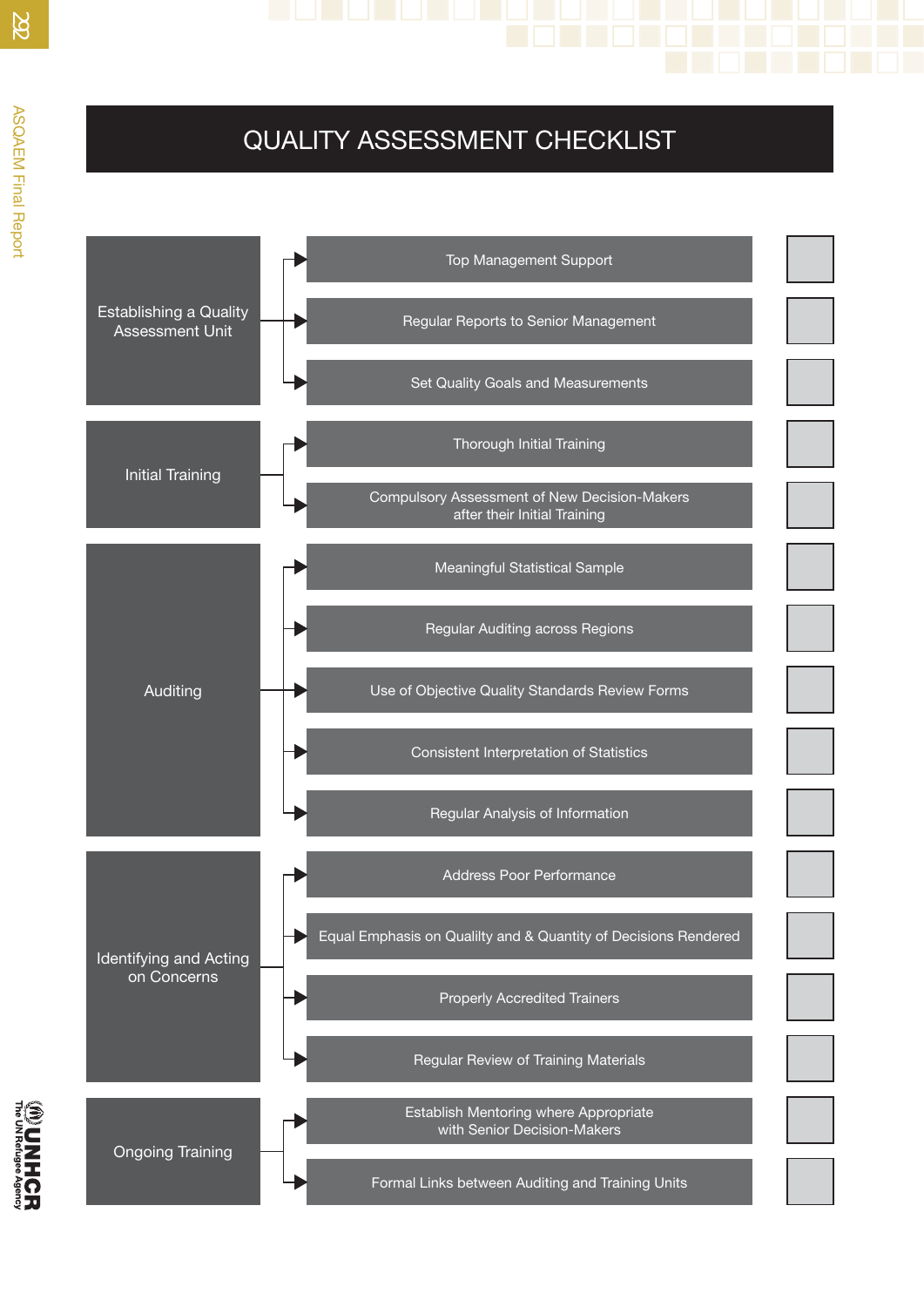#### STANDARDS OF PROBABILITY & ASSESSMENT OF RISK



**BEYOND ANY DOUBT**



**BEYOND A REASONABLE DOUBT**

**[Criminal standard of proof]**



**INTIME CONVICTION [Civil Law standard]**

**BALANCE OF PROBABILITIES**

**[Used in proving facts in an asylum claim in many Common Law countries]**



**A REAL CHANCE [Used in determining future risk / facts]**



**LESS THAN A REAL CHANCE**

#### ASSESSING CREDIBILITY